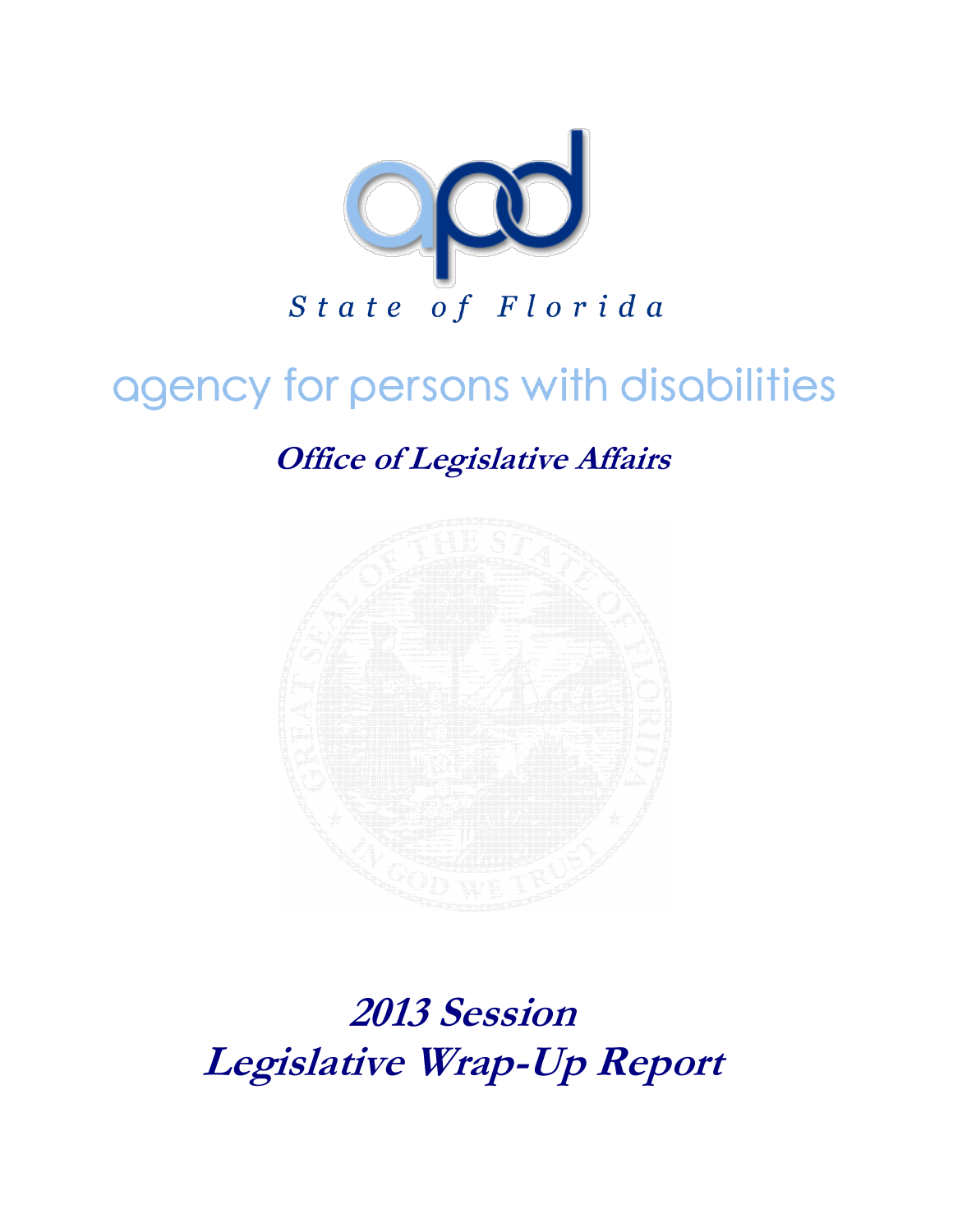# **Table of Contents**

<span id="page-1-0"></span>300余文文化文化

## *Substantive Bills*

|    | <b>SUBJECT</b>                                              | <b>PAGE</b> |
|----|-------------------------------------------------------------|-------------|
| А. | <b>SB 0056 Infant Death</b>                                 | 4           |
| В. | <b>SB 0142 Intellectual Disabilities</b>                    | 4           |
| С. | HB 0215 Dependent Children                                  | 4           |
| D. | <b>HB 0411 Children's Initiatives</b>                       | 5           |
| Е. | <b>HB 0437 Community Development</b>                        | 5           |
| F. | HB 0461 Deaf and Hard-of-Hearing Students                   | 6           |
| G. | <b>HB 0939 Medicaid Recoveries</b>                          | 6           |
| Н. | <b>SB 1036</b> Independent Living                           | 7           |
| I. | <b>HB 1093 Volunteer Health Services</b>                    | 7           |
| J. | <b>SB 1108 Exceptional Student Education</b>                | 8           |
| Κ. | <b>HB 1129 Infants Born Alive</b>                           | 8           |
| L. | <b>HB 1159 Health Care Facilities</b>                       | 9           |
| Μ. | <b>HB 1325 Victims of Human Trafficking</b>                 | 9           |
| Ν. | <b>HB 1355</b> Purchase of Firearms by Mentally III Persons | 10          |
| О. | <b>SB 1420 Mental Health Treatment VETOED</b>               | 10          |

# *Appropriations Bill*

| <b>SUBJECT</b>                                                   | <b>PAGE</b> |
|------------------------------------------------------------------|-------------|
| A. SB 1500 2013-2014 General Appropriations Act                  | 11          |
| B. SB 1502 Implementing the 2013-2014 General Appropriations Act | 12          |

### *Administrative Bills*

|                                    | <b>SUBJECT</b> | <b>PAGE</b> |
|------------------------------------|----------------|-------------|
| A. SB 0050 Public Meetings         |                | 14          |
| <b>B. SB 0994 Florida Statutes</b> |                | 14          |

みんみん くぐいみ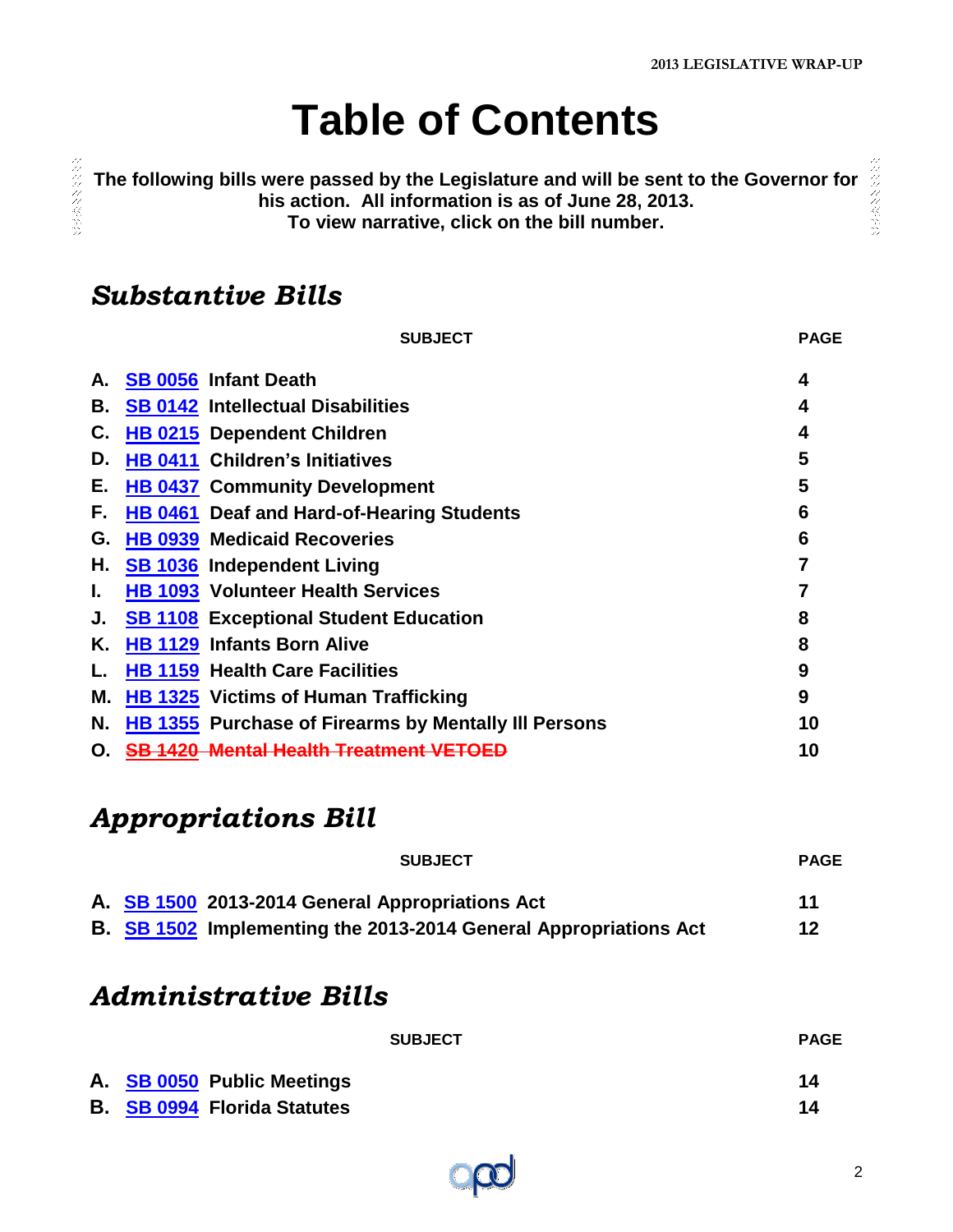|    | C. HB 1075 Public Records                                          | 14 |
|----|--------------------------------------------------------------------|----|
| D. | <b>HB 1309 Procurement of Commodities and Contractual Services</b> | 15 |
|    | E. SB 1504 State Employees                                         | 15 |
| F. | <b>SB 1518 Department of Children and Families</b>                 | 16 |
| G. | <b>SB 1520 Medicaid</b>                                            | 16 |
|    | H. SB 1802 State Employee Health Insurance                         | 16 |
| Ъ. | <b>SB 1810 Florida Retirement System</b>                           | 17 |
|    | J. SB 1844 Florida Health Choices Program                          | 17 |
|    | K. SB 1852 Funding from the National Mortgage Settlement           | 17 |
| L. | <b>HB 5401 Transparency in State Contracting</b>                   | 18 |
|    | M. HB 7129 Residential Services for Children                       | 18 |

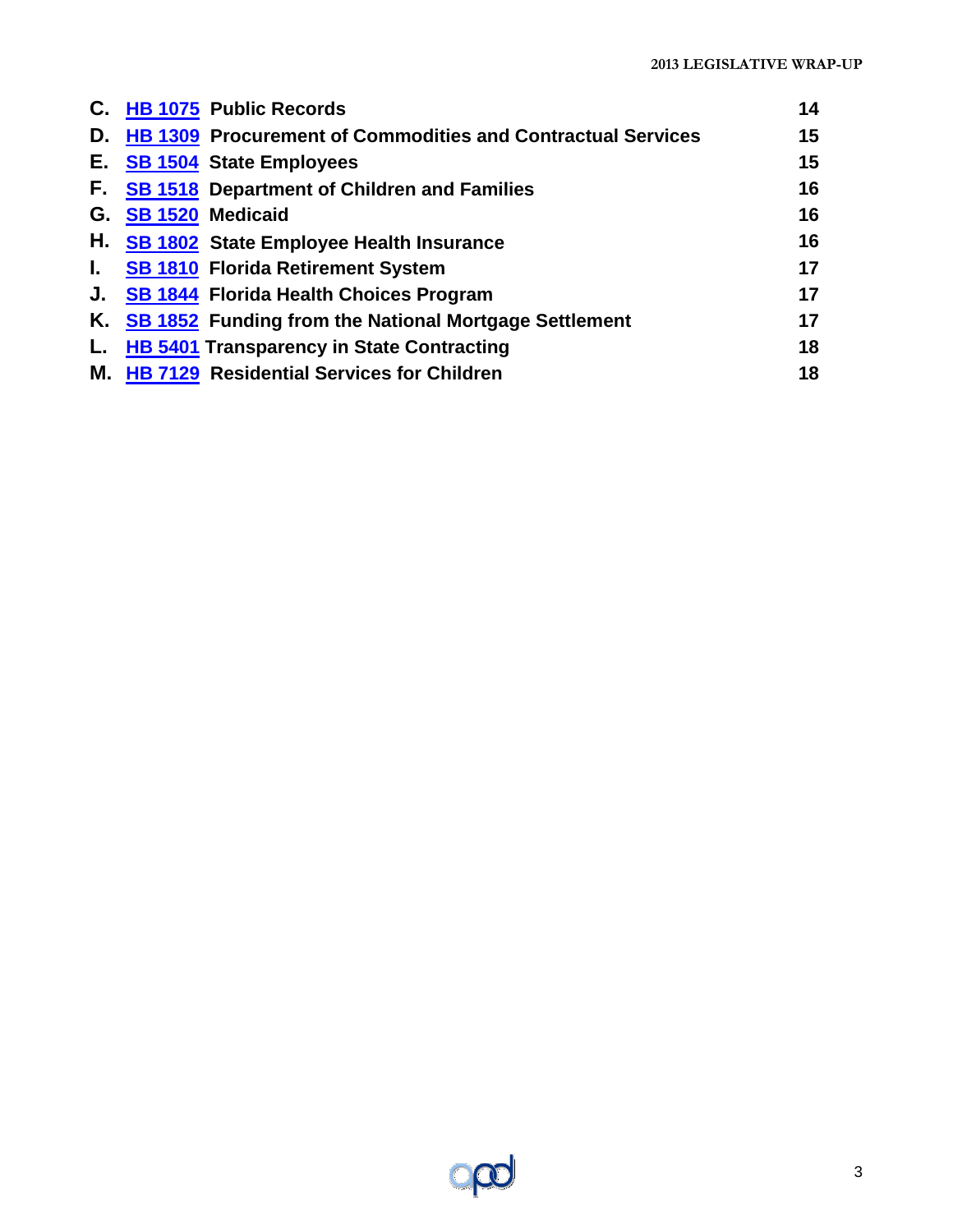#### \*\*\*\*\*\*\*\*\*\*\*\*\*\*\*\*\*\*\*\*\*\*\*\*\*\*\*\*\*\*\*\*\*\*\*\*\* *SUBSTANTIVE BILLS*

#### 

*The following is an overview of substantive bills of interest to the Agency for Persons with Disabilities passed by the Florida Legislature during the 2013 Session.* **Click on the bill number to view bill language** 

<span id="page-3-0"></span>

#### **[SB 0056](http://www.flsenate.gov/Session/Bill/2013/0056/BillText/er/PDF) – Infant Death [Ch. 2013-62](http://laws.flrules.org/files/Ch_2013_062.pdf) Laws of Florida Approved by the Governor on May 30, 2013**

The bill amends statutory language by:

- Revising the education and orientation requirements for birth centers and their families to incorporate safe sleep practices and causes of Sudden Unexpected Infant Death;
- Revising legislative findings and intent with respect to the sudden unexpected death of an infant under a specified age;
- Defining the term "Sudden Unexpected Infant Death";
- Revising provisions relating to training requirements for first responders;
- Revising requirements relating to autopsies performed by medical examiners.

**Effective Date: July 1, 2013**

<span id="page-3-1"></span>[Return to table of contents](#page-1-0)

#### **[SB 0142](http://www.flsenate.gov/Session/Bill/2013/0142/BillText/er/PDF) – Intellectual Disabilities Ch. 2013 Laws of Florida Approved by the Governor on June 14, 2013**

The bill amends statutory language by:

- Substituting the Arc of Florida for the Association for Retarded Citizens for purposes of certain proceedings relating to children;
- Substituting the term "intellectual disability" for the term "mental retardation";
- Clarifying in specified provisions that the meaning of the terms "intellectual disability" or "intellectually disabled" is the same as the meaning of the terms "mental retardation," "retarded," and "mentally retarded" for purposes of matters relating to the criminal laws and court rules.

**Effective Date: July 1, 2013**

<span id="page-3-2"></span>[Return to table of contents](#page-1-0)<br>experiences encores experiences encores experiences encores experiences encores experiences encores experience

**[HB 0215](http://www.myfloridahouse.gov/Sections/Documents/loaddoc.aspx?FileName=_h0215er.docx&DocumentType=Bill&BillNumber=0215&Session=2013) – Dependent Children [Ch. 2013-21](http://laws.flrules.org/files/Ch_2013_021.pdf) Laws of Florida Approved by the Governor on April 11, 2013**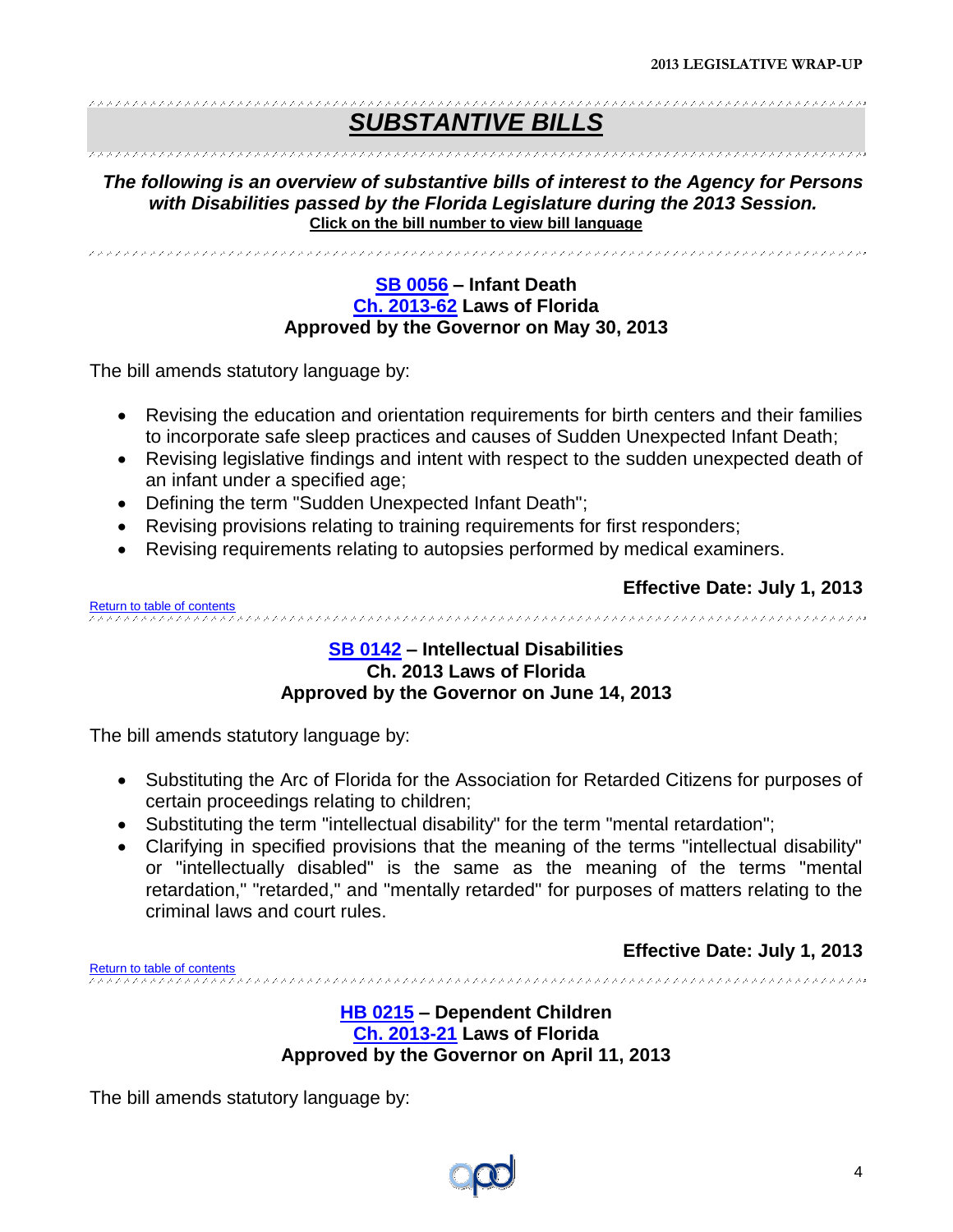- Provides legislative findings and intent;
- Provides for participation in age-appropriate extracurricular, enrichment and social activities by children in out-of-home care;
- Provides for use of reasonable and prudent parent standard for decision making about such activities;
- Clarifies standard for reunification and for changing custody;
- Provides for use of reasonable and prudent parent standard in certain decision making;
- Requires submission of plan for judicial review;
- Provides definition for reasonable and prudent parent standard;
- Provides rulemaking authority.

<span id="page-4-0"></span>[Return to table of contents](#page-1-0)

#### **[HB 0411](http://www.myfloridahouse.gov/Sections/Documents/loaddoc.aspx?FileName=_h0411er.docx&DocumentType=Bill&BillNumber=0411&Session=2013) – Children's Initiatives [Ch. 2013-81](http://laws.flrules.org/files/Ch_2013_081.pdf) Laws of Florida Approved by the Governor on May 30, 2013**

The bill amends statutory language by:

- Establishes New Town Success Zone in Duval County and Parramore Kidz Zone in Orange County;
- Provides for projects to be managed by corporations not for profit that are not subject to control, supervision, or direction by any department of state;
- Requires corporations to be subject to state public records and meeting requirements and procurement of commodities and contractual services requirements;
- Requires designated children's initiatives to assist in creation of community-based service networks and programming that provides certain services for children and families residing in disadvantaged areas of state;
- Provides for evaluation, fiscal management and oversight of projects.

**Effective Date: July 1, 2013**

<span id="page-4-1"></span>[Return to table of contents](#page-1-0)

#### **[HB 0437](http://www.myfloridahouse.gov/Sections/Documents/loaddoc.aspx?FileName=_h0437er.docx&DocumentType=Bill&BillNumber=0437&Session=2013) – Community Development [Ch. 2013-83](http://laws.flrules.org/files/Ch_2013_083.pdf) Laws of Florida Approved by the Governor on May 30, 2013**

- Revises definition of "qualifying housing development";
- Revises power of housing finance authority to make loans directly to eligible persons;
- Deletes ad valorem tax exemption for property owned by certain Florida-based limited partnerships and used for affordable housing for certain income-qualified persons;
- Provides for retroactive application;
- Revises powers of Florida Housing Finance Corporation;
- Specifies how corporation will allocate certain funds;

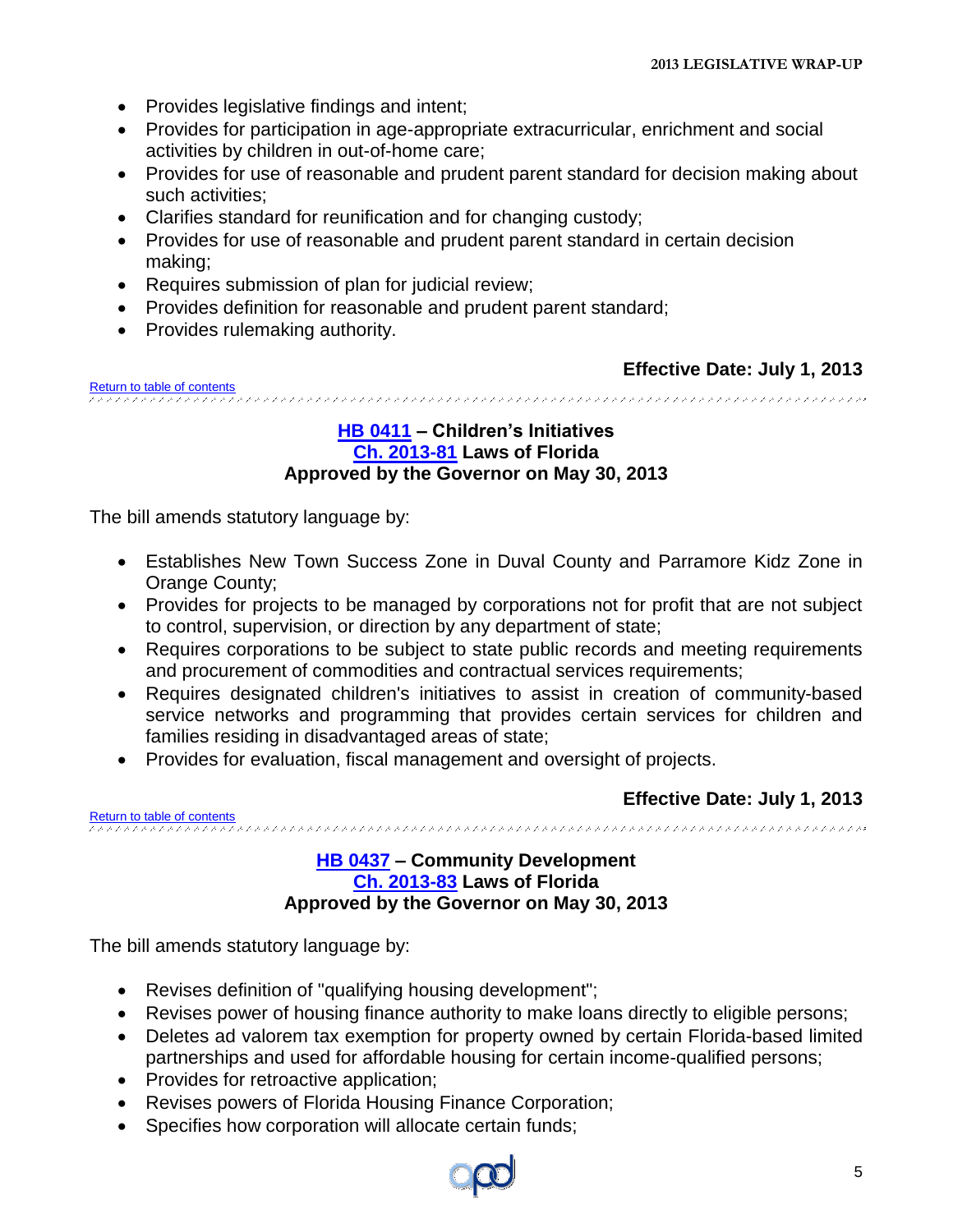- Revises provisions relating to state apartment incentive loans to provide for competitive evaluation and selection process with respect to loan applications;
- Provides that corporation's strategic business plan must be consistent with long-range program plan relating to affordable housing;
- Deletes requirement that corporation compile certain data;
- Revises provisions relating to corporation's development of long-range plan;
- Revises required contents and information to be included in corporation's annual report;
- Requires corporation to submit separate audited financial statements that include specified information and incorporate certain reports;
- Requires Auditor General to conduct operational audit of corporation and provide written report to Legislature;
- Repeals provisions relating to federal Homeownership and Opportunity for People Everywhere (HOPE) program.

<span id="page-5-0"></span>[Return to table of contents](#page-1-0)

#### **[HB 0461](http://www.myfloridahouse.gov/Sections/Documents/loaddoc.aspx?FileName=_h0461er.docx&DocumentType=Bill&BillNumber=0461&Session=2013) – Deaf and Hard-of-Hearing Students [Ch. 2013-84](http://laws.flrules.org/files/Ch_2013_084.pdf) Laws of Florida Approved by the Governor on May 30, 2013**

The bill amends statutory language by:

- Requires DOE to develop model communication plan to be used in development of IEP for deaf or hard-of-hearing students;
- Requires DOE to disseminate model to each school district and provide technical assistance.

**Effective Date: July 1, 2013**

<span id="page-5-1"></span>[Return to table of contents](#page-1-0)

#### **[HB 0939](http://www.myfloridahouse.gov/Sections/Documents/loaddoc.aspx?FileName=_h0939er.docx&DocumentType=Bill&BillNumber=0939&Session=2013) – Medicaid Recoveries [Ch. 2013-150](http://laws.flrules.org/files/Ch_2013_150.pdf) Laws of Florida Approved by the Governor on June 7, 2013**

- Requires change in principal to be reported by Medicaid provider to the Agency for Health Care Administration (AHCA);
- Revises provisions relating to AHCA's onsite inspection responsibilities;
- Revises provisions relating to background screening;
- Authorizes AHCA to enroll a provider who is licensed in this state and provides diagnostic services through telecommunications technology;
- Revises provisions relating to settlements of Medicaid claims;
- Provides procedures for contesting amount of medical expense damages;
- Provides conditions regarding admissible evidence, venue and attorney fees and costs;

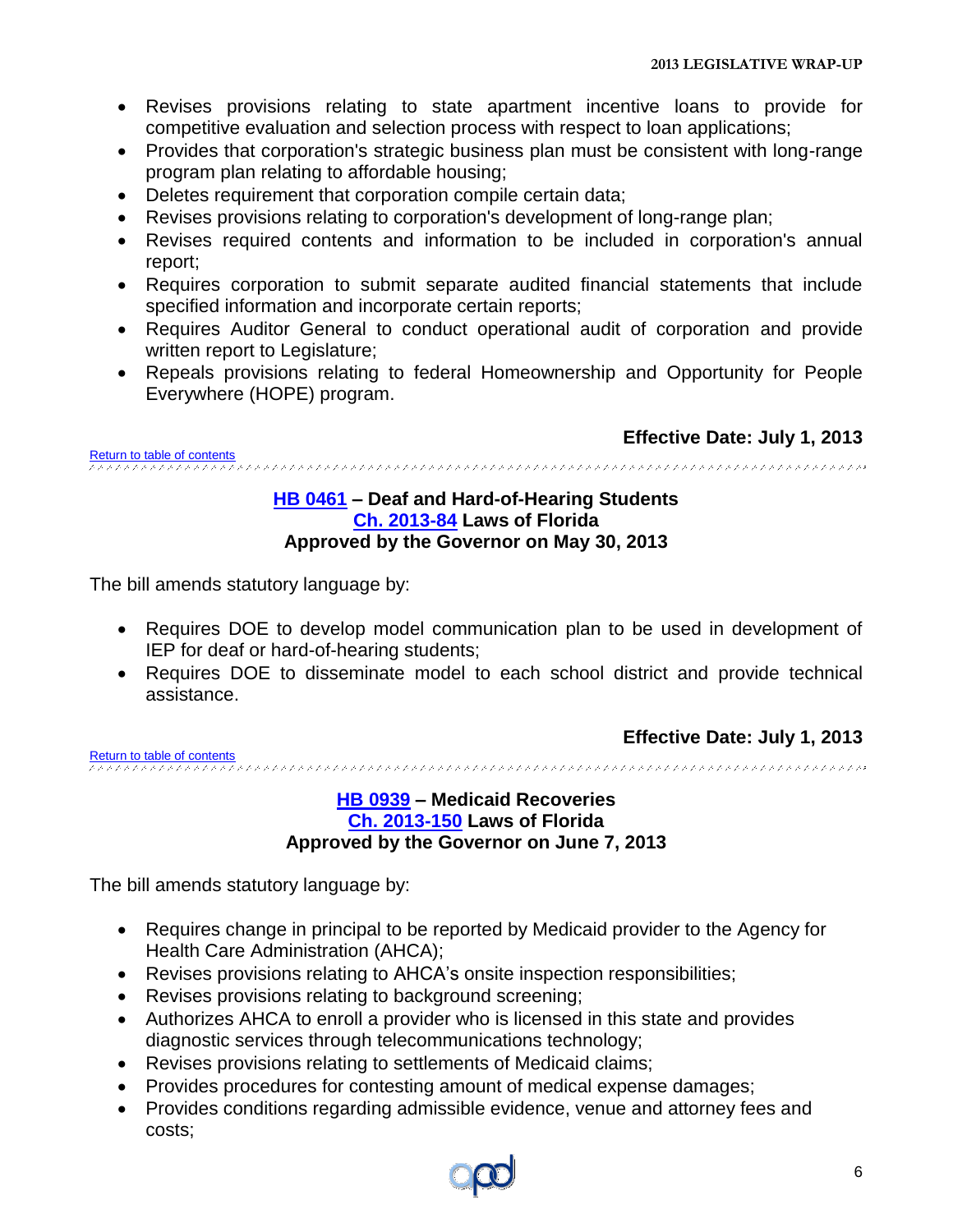- Revises grounds for terminating a provider from a program, for seeking certain remedies for violations and for imposing certain sanctions;
- Provides limitation on information AHCA may consider when making determination of overpayment;
- Specifies records a provider must present to contest overpayment;
- Clarifies provision regarding accrued interest on certain payments withheld from a provider; deletes requirement that agency place payments withheld from provider in suspended account and revising when provider must reimburse overpayments;
- Revises membership requirements for Medicaid and Public Assistance Fraud Strike Force within DFS and provides for future review and repeal;
- Amends provisions relating to interagency agreements to detect and deter Medicaid and public assistance fraud and provides for future review and repeal.

<span id="page-6-0"></span>[Return to table of contents](#page-1-0)

#### **[SB 1036](http://www.flsenate.gov/Session/Bill/2013/1036/BillText/er/PDF) – Independent Living Ch. 2013 Laws of Florida Approved by the Governor on June 24, 2013**

The bill amends statutory language by:

- Citing this act as the "Nancy C. Detert Common Sense and Compassion Independent Living Act";
- Providing that when the court obtains jurisdiction over a child who has been found to be dependent, the court retains jurisdiction until the child reaches 21 years of age; providing exceptions; directing the Department of Children and Families to work in collaboration with the Board of Governors, the Florida College System, and the Department of Education to help address the need for a comprehensive support structure in the academic arena to assist young adults who have been or remain in the foster care system;

**Effective Date: January 1, 2014**

<span id="page-6-1"></span>[Return to table of contents](#page-1-0)

#### **[HB 1093](http://www.myfloridahouse.gov/Sections/Documents/loaddoc.aspx?FileName=_h1093er.docx&DocumentType=Bill&BillNumber=1093&Session=2013) – Volunteer Health Services [Ch. 2013-151](http://laws.flrules.org/files/Ch_2013_151.pdf) Laws of Florida Approved by the Governor on June 7, 2013**

- Revises criteria required for limited licensure for physicians;
- Revises requirements for patient referral under "Access to Health Care Act";
- Eliminating requirement that governmental contractor approve all follow up or hospital care;
- Requires the Department of Health (DOH) to post specified information online concerning volunteer providers;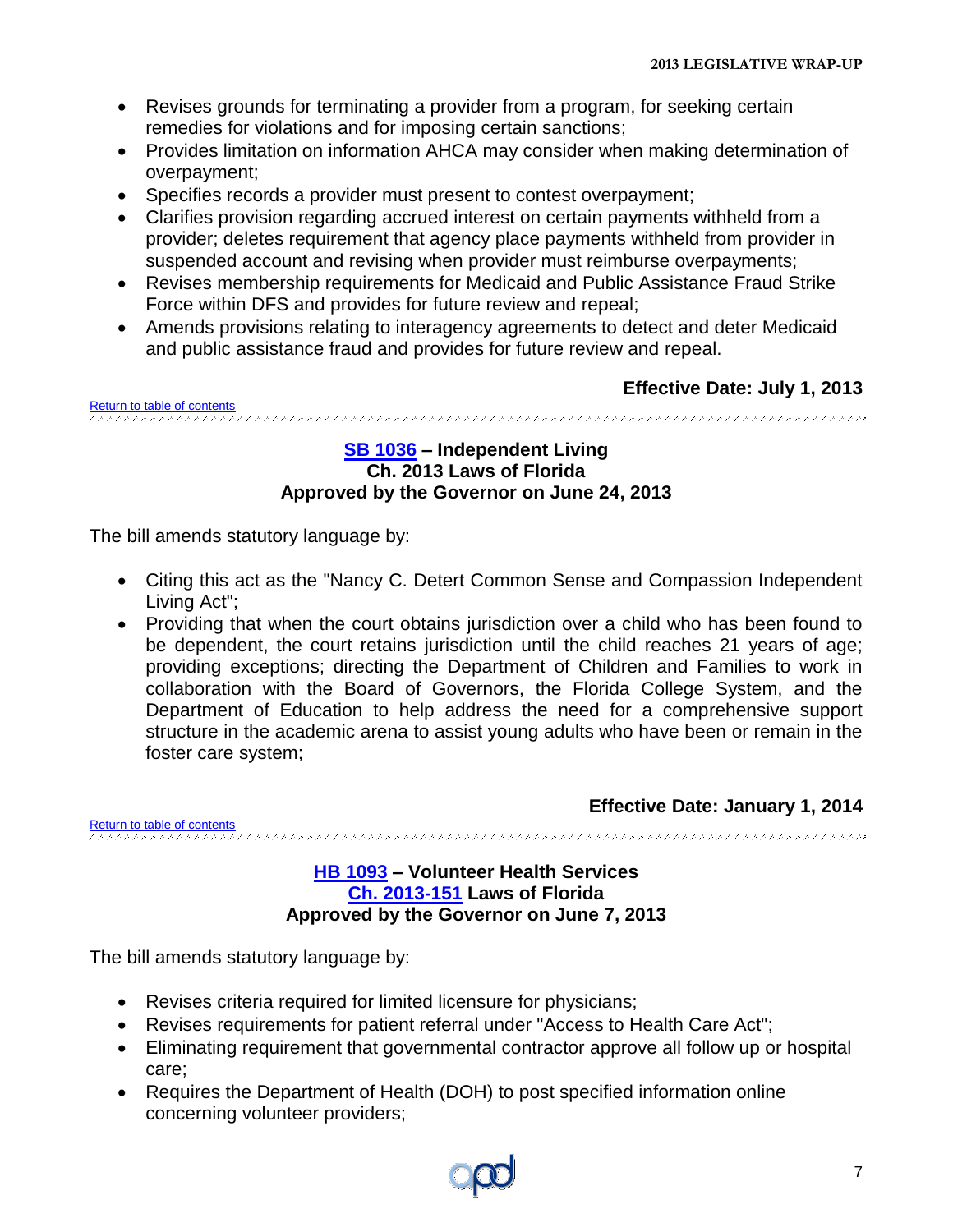- Permitting volunteer providers to earn continuing education credit for participation in program up to specified amount;
- Provides that rules adopted by DOH give providers greatest flexibility possible in order to serve eligible patients.

<span id="page-7-0"></span>[Return to table of contents](#page-1-0)<br>COCOCOCOCOCOCOCOCOCOCOCOCOCO 

#### **[SB 1108](http://www.flsenate.gov/Session/Bill/2013/1108/BillText/er/PDF) – Exceptional Student Education Ch. 2013 Laws of Florida Approved by the Governor on June 28, 2013**

The bill amends statutory language by:

- Prohibiting certain actions with respect to parent meetings with school district personnel;
- Requiring the use of parental consent forms for specified actions in a student's individual education plan;
- Encouraging the collaboration of public and private instructional personnel and providing requirements therefor;
- Providing that a student with a disability be granted an extraordinary exemption from the administration of certain assessments under certain circumstances.

<span id="page-7-1"></span>**Effective Date: July 1, 2013** [Return to table of](#page-1-0) contents

#### **[HB 1129](http://www.myfloridahouse.gov/Sections/Documents/loaddoc.aspx?FileName=_h1129er.docx&DocumentType=Bill&BillNumber=1129&Session=2013) – Infants Born Alive [Ch. 2013-121](http://laws.flrules.org/files/Ch_2013_121.pdf.pdf) Laws of Florida Approved by the Governor on June 5, 2013**

The bill amends statutory language by:

- Provides that infant born alive during or immediately after attempted abortion is entitled to same rights, powers and privileges as any other child born alive in course of natural birth;
- Requires health care practitioners to preserve life and health of such infant born alive, if possible;
- Provides for transport and admittance of infant to hospital;
- Provides certain services for infant:
- Requires health care practitioner or employees who have knowledge of any violations with respect to infants born alive after attempted abortion to report those violations to the Department of Health (DOH);
- Provides penalty;
- Provides for construction;
- Revises reporting requirements.

### **Effective Date: July 1, 2013**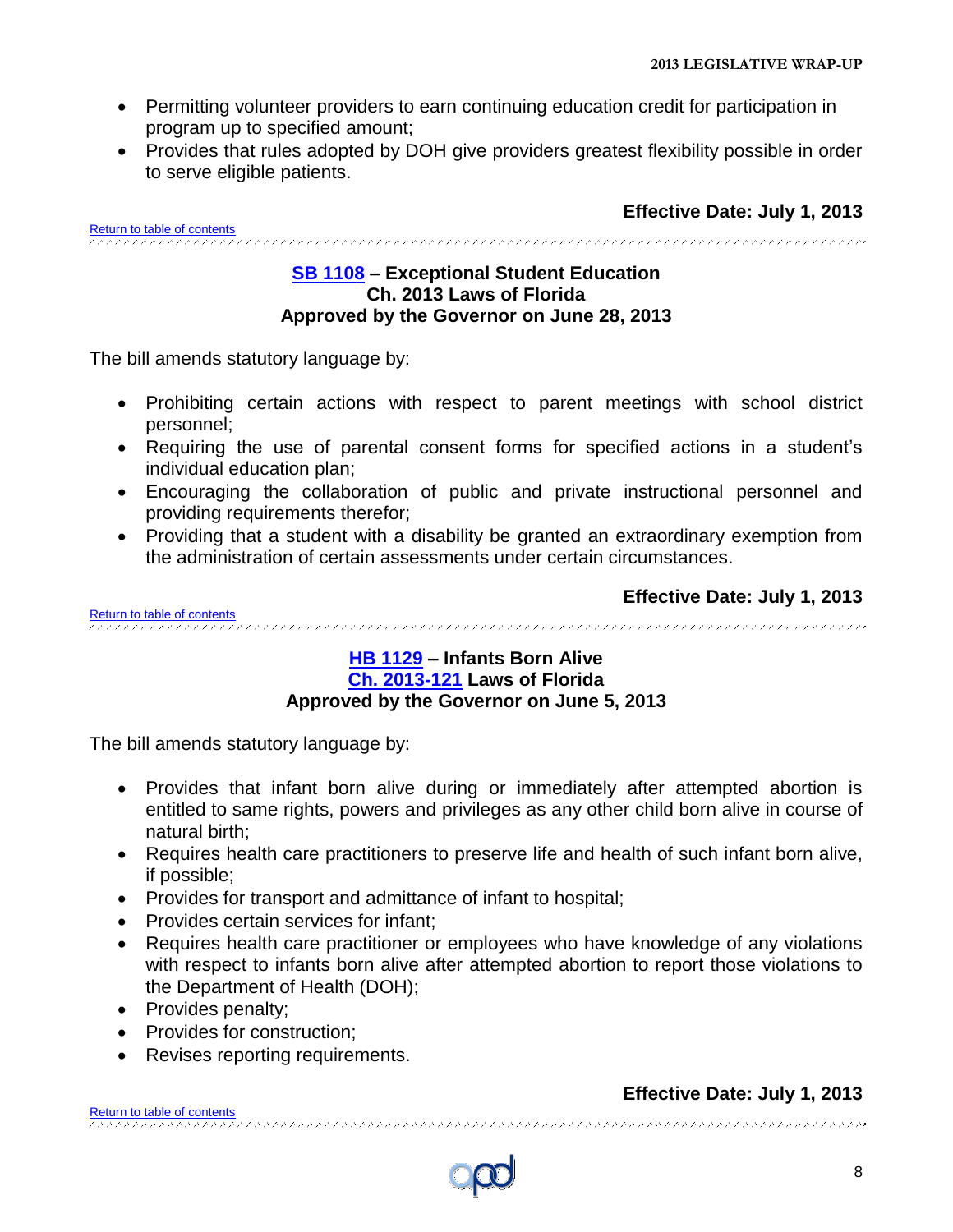#### **[HB 1159](http://www.myfloridahouse.gov/Sections/Documents/loaddoc.aspx?FileName=_h1159er.docx&DocumentType=Bill&BillNumber=1159&Session=2013) – Health Care Facilities [Ch. 2013-153](http://laws.flrules.org/files/Ch_2013_153.pdf) Laws of Florida Approved by the Governor on June 7, 2013**

<span id="page-8-0"></span>The bill amends statutory language by:

- Authorizes specialty-licensed children's hospitals to provide obstetrical services under certain circumstances;
- Provides for expedited review of certificate-of-need for licensed skilled nursing facilities in qualifying retirement communities;
- Limits number of beds per retirement community that can be added through expedited review;
- Provides for severability.

**Effective Date: Upon Becoming Law**

<span id="page-8-1"></span>[Return to table of contents](#page-1-0)

#### **[HB 1325](http://www.myfloridahouse.gov/Sections/Documents/loaddoc.aspx?FileName=_h1325er.docx&DocumentType=Bill&BillNumber=1325&Session=2013) – Victims of Human Trafficking [Ch. 2013-98](http://laws.flrules.org/files/Ch_2013_098.pdf) Laws of Florida Approved by the Governor on May 30, 2013**

The bill amends statutory language by:

- Revises mental, emotional, or developmental age of child victim whose out-of-court statement describing specified criminal acts is admissible in evidence in certain instances;
- Provides for expungement of criminal history record of victim of human trafficking;
- Designates what offenses may be expunged;
- Provides that conviction expunged under this act is deemed to have been vacated due to substantive defect in underlying criminal proceedings;
- Provides for period in which such expungement must be sought;
- Provides that official documentation of victim's status as human trafficking victim creates presumption;
- Provides standard of proof absent such documentation;
- Provides requirements for petitions;
- Provides for parties and service;
- Provides for electronic appearances of petitioners and attorneys;
- Provides for orders of relief;
- Provides for physical destruction of records;
- Authorizes person whose records are expunged to lawfully deny or fail to acknowledge arrests covered by expunged record;
- Provides exceptions;
- Provides that such lawful denial is not perjury or subject person to liability.

#### **Effective Date: January 1, 2014**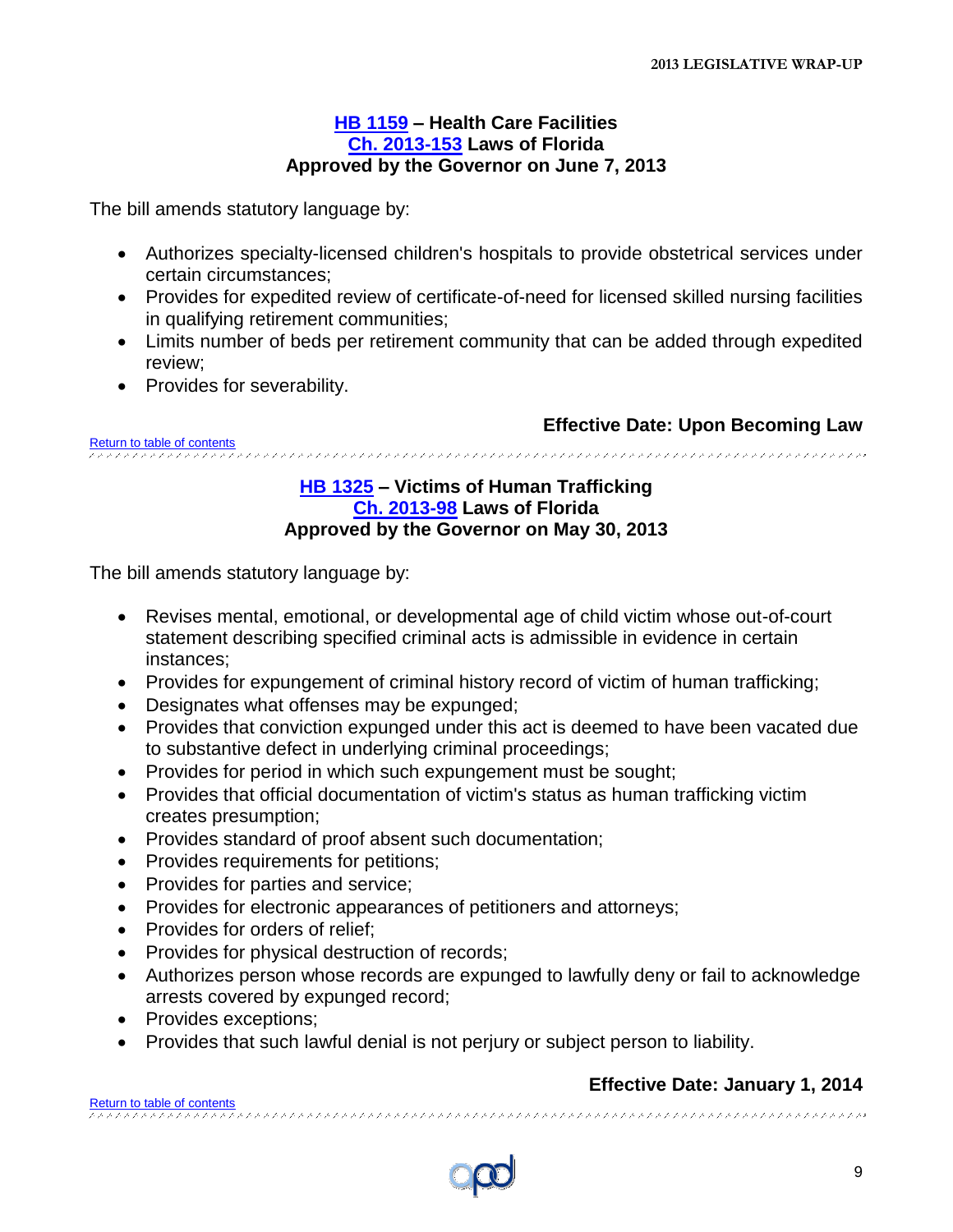#### **[HB 1355](http://www.myfloridahouse.gov/Sections/Documents/loaddoc.aspx?FileName=_h1355er.docx&DocumentType=Bill&BillNumber=1355&Session=2013) – Purchase of Firearms by Mentally Ill Persons Ch. 2013 Laws of Florida Approved by the Governor on June 28, 2013**

<span id="page-9-0"></span>The bill amends statutory language by:

- Provides conditions under which person who has been voluntarily admitted to mental institution for treatment and has undergone involuntary examination under Baker Act may be prohibited from purchasing firearm;
- Provides requirements for examining physician;
- Provides for judicial review of certain findings;
- Provides specified notice requirements;
- Provides form and contents of notice:
- Provides requirements with respect to filing of specified records with court and presentation of such records to judge or magistrate;
- Provides lawful authority of judge or magistrate to review specified records and order that such records be submitted to the Florida Department of Law Enforcement (FDLE);
- Provides a timeframe for submission of records to FDLE upon order of record by judge or magistrate;

#### **Effective Date: July 1, 2013**

<span id="page-9-1"></span>[Return to table of contents](#page-1-0)

#### **[SB 1420](http://www.flsenate.gov/Session/Bill/2013/1420/BillText/er/PDF) – Mental Health Treatment [2013](http://laws.flrules.org/) Laws of Florida [VETOED](http://www.flgov.com/wp-content/uploads/2012/04/4.20.12-HB-5009-Veto-Letter.pdf)**

The bill amends statutory language by:

- Authorizing forensic and civil facilities to order the continuation of psychotherapeutics for individuals receiving such medications in the jail before admission;
- **Providing timeframes within which competency hearings must be held;**
- Revising the time for dismissal of certain charges for defendants that remain incompetent to proceed to trial;
- Standardizing the protocols, procedures, diagnostic criteria, and information and findings that must be included in an expert's competency evaluation report.

#### **Effective Date: July 1, 2013**

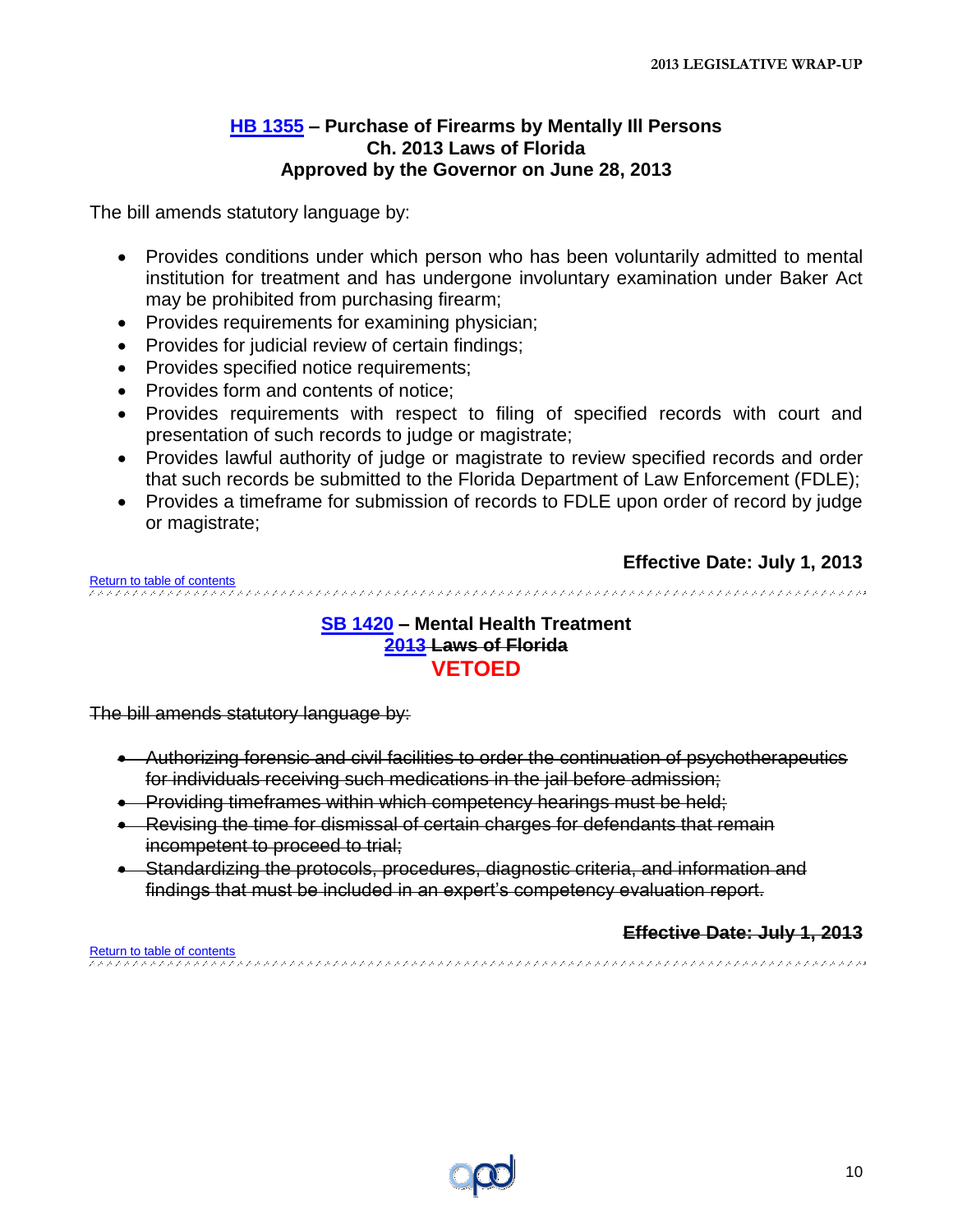#### *APPROPRIATIONS UPDATE*

<span id="page-10-0"></span>*The following is an overview of the budget for the Agency for Persons with Disabilities passed by the Florida Legislature during the 2013 Session.*

#### **[SB 1500](http://www.flsenate.gov/Session/Bill/2013/1500/BillText/er/PDF) – General Appropriations Act Ch. 2013 Laws of Florida Approved by the Governor on May 20, 2013, with Line Item Vetos**

#### **Major funding decisions:**

The funding for the Agency for Persons with Disabilities totals \$1.11 billion.

- Transition customers from the Home and Community-Based Services (HCBS) Medicaid waiver waiting list to the HCBS Medicaid waiver – Increase of \$15 million in General Revenue, \$21.3 million in Trust Funds, \$36.3 million total funds.
- Increase Adult Day Training rates in the HCBS waiver Increase of \$783,515 in General Revenue, \$1.1 million in Trust Funds, \$1.9 million total funds.
- Funding for the Carry-forward waiver deficit for FY 2012-13 \$17 million nonrecurring General Revenue, \$23.3 million Trust Fund, \$40.3 million total funds.
- Room and Board Reduction of \$651,127 in General Revenue.
- Individual and Family Supports (IFS) Reduction of \$1,750,000 in Social Services Block Grant.
- Employment and Internships Program (IFS category) Increase of \$500,000 in nonrecurring General Revenue.
- Client Data Management and Electronic Visit Verification project \$750,000 in nonrecurring General Revenue, \$750,000 in nonrecurring Trust Fund, \$1.5 million nonrecurring total funding.
- There are 4 special member projects included in the agency's appropriation:
	- o \$650,000 in nonrecurring funds is provided for Quest Kids.
	- o \$250,000 in nonrecurring funds is provided for the MACtown Sprinkler System. **VETOED**
	- $\circ$  \$1 million in nonrecurring funds is provided to the Dan Marino Jobs Program for Children with Disabilities.
	- o \$2 million in Fixed Capital Outlay funds is provided to Arc Village of Jacksonville. **VETOED**
- \$1.4 million in Fixed Capital Outlay is provided to William J. (Billy Joe) Rish Recreational Park for renovations and restorations.

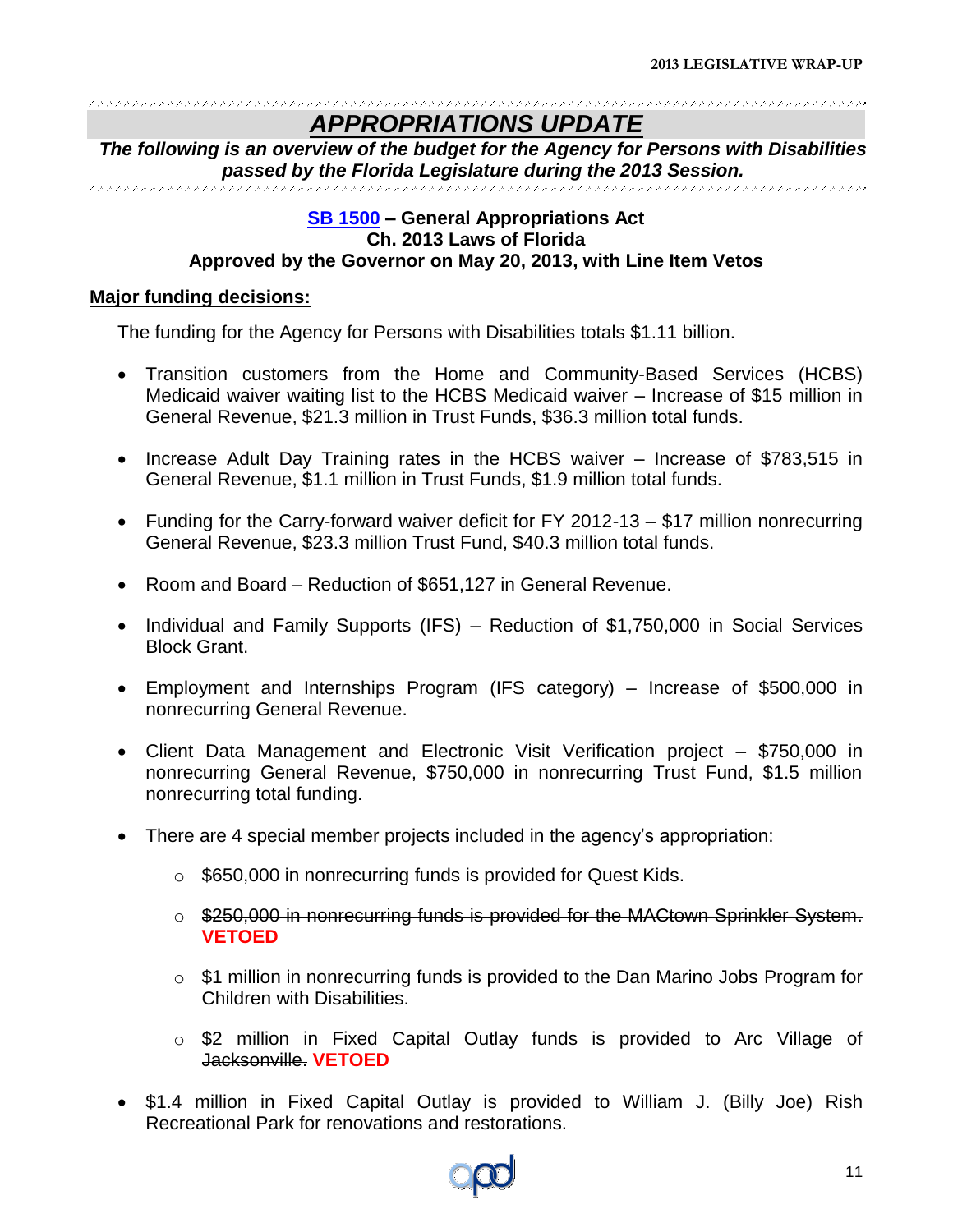<span id="page-11-0"></span>[Return to table of contents](#page-1-0)

#### **[SB 1502](http://www.flsenate.gov/Session/Bill/2013/1502/BillText/er/PDF) – Implementing the General Appropriations Act [Ch. 2013-41](http://laws.flrules.org/files/Ch_2013_041.pdf) Laws of Florida Approved by the Governor on May 20, 2013**

#### **Major funding decisions:**

- Provides for the implementation of the General Appropriations Act.
- Relating specifically to APD, Section 9 listed below will expire July 1, 2014.
- Section 9. (1) In order to implement Specific Appropriation 267 of the 2013-2014 General Appropriations Act, and notwithstanding s. 393.065(5), Florida Statutes, individuals from the Medicaid home and community-based waiver programs wait list shall be offered a slot on the waiver as follows:

 (a) Individuals in category 1, which includes clients deemed to be in crisis as described in rule, shall be given top priority in moving from the wait list to the waiver.

 (b) Individuals in category 2, at the time of finalization of an adoption with placement in the family home, reunification with family members with placement in a family home, or permanent placement with a relative in a family home, shall be moved to the waiver.

 (c) In selecting individuals in category 3 or category 4, the Agency for Persons with Disabilities shall use the Agency for Persons with Disabilities Wait List Prioritization Tool, dated March 15, 2013. Those individuals whose needs score highest on the Wait List Prioritization Tool shall be moved to the waiver during the 2013-2014 fiscal year, to the extent funds are available.

 (2) Upon the placement of individuals on the waiver pursuant to subsection (1), individuals remaining on the wait list are deemed not to have been substantially affected by agency action and are, therefore, not entitled to a hearing under s. 393.125, Florida Statutes, or administrative proceeding under chapter 120, Florida Statutes.

**Effective Date: July 1, 2013, except as otherwise provided.**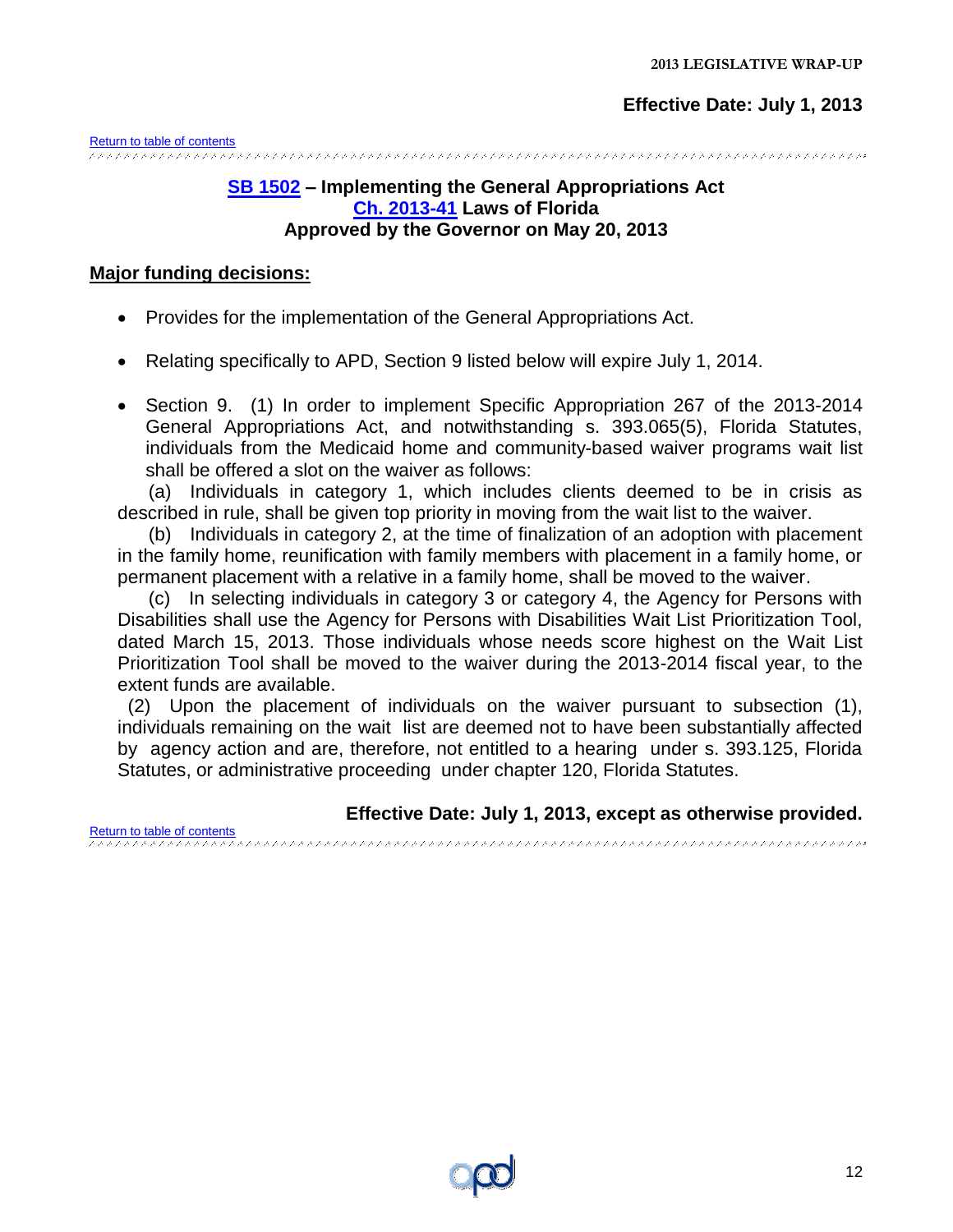|                    |               | Agency for Persons with Disabilities FY 2013-2014    |            |                           |            |                      |
|--------------------|---------------|------------------------------------------------------|------------|---------------------------|------------|----------------------|
|                    |               |                                                      |            |                           |            |                      |
|                    |               |                                                      |            |                           |            |                      |
|                    |               |                                                      |            | FY 2012-2013              |            | SB 1500 FY 2013-2014 |
| <b>Budget</b>      | <b>Budget</b> |                                                      |            |                           |            |                      |
| <b>Entity</b>      | <b>Entity</b> |                                                      |            |                           |            |                      |
| Code               | <b>Title</b>  | <b>Appropriation Category Title</b>                  | <b>FTE</b> | <b>ALL FUNDS</b>          | <b>FTE</b> | <b>ALL FUNDS</b>     |
|                    |               | 67100100 HOME & COMMUNITY SERVICES                   | 280.50     |                           | 280.50     |                      |
|                    |               | SALARIES AND BENEFITS                                |            | 12,786,322                |            | 12,786,322           |
|                    |               | OTHER PERSONAL SERVICES                              |            | 3,942,276                 |            | 3,942,276            |
|                    |               | <b>EXPENSES</b>                                      |            | 2,214,329                 |            | 2,214,329            |
|                    |               | OPERATING CAPITAL OUTLAY                             |            | 35,394                    |            | 35,394               |
|                    |               | APD/FCO NEEDS/CEN MGD FACS                           |            |                           |            |                      |
|                    |               | G/A-INDIVIDUAL & FAMILY                              |            | 16,436,771                |            | 15,186,771           |
|                    |               | ROOM AND BOARD PAYMENTS                              |            | 3,490,328                 |            | 2,839,201            |
|                    |               | CONTRACTED SERVICES                                  |            | 139,231                   |            | 139,231              |
|                    |               | G/A-CONTRACTED SERVICES                              |            | 1,088,276                 |            | 2,988,276            |
|                    |               | HOME/COMM SERVICES WAIVER                            |            | 811,944,457               |            | 915,250,356          |
|                    |               | RISK MANAGEMENT INSURANCE                            |            | 188,676                   |            | 188,676              |
|                    |               | TR/DMS/HR SVCS/STW CONTRCT                           |            | 98,702                    |            | 98,702               |
|                    |               | HCBS WAIVER RESTRUCTURING                            |            | 65,116,894                |            |                      |
| 67100100 Total     |               |                                                      | 280.50     | 917,481,656               | 280.50     | 955,669,534          |
|                    |               | 67100200 PROGRAM MGT & COMPLIANCE                    | 322.00     |                           | 322.00     |                      |
|                    |               | SALARIES AND BENEFITS                                |            | 19,844,145                |            | 19,844,145           |
|                    |               | OTHER PERSONAL SERVICES                              |            | 674,855                   |            | 674,855              |
|                    |               | <b>EXPENSES</b>                                      |            | $\overline{3}$ , 147, 238 |            | 3,147,238            |
|                    |               | OPERATING CAPITAL OUTLAY                             |            | 27,774                    |            | 27,774               |
|                    |               | TRANS TO DIV ADM HEARINGS                            |            | 81,812                    |            | 154,473              |
|                    |               | CONTRACTED SERVICES                                  |            | 381,575                   |            | 381,575              |
|                    |               | G/A-CONTRACTED SERVICES                              |            | 2,013,289                 |            | 2,013,289            |
|                    |               | G/A-CONTRACT PROF SERVICES                           |            | 3,874                     |            | 3,874                |
|                    |               | RISK MANAGEMENT INSURANCE                            |            | 270,104                   |            | 270,104              |
|                    |               | HOME & COMM SERV ADMIN<br>TR/DMS/HR SVCS/STW CONTRCT |            | 6,617,252<br>125,667      |            | 6,617,252<br>125,667 |
|                    |               | (QEC) Client Data Management                         |            |                           |            |                      |
|                    |               | System and Electronic Visit                          |            |                           |            |                      |
|                    |               | Verification                                         |            |                           |            | 1,500,000            |
|                    |               | DCF DATA CENTER                                      |            | 302,438                   |            | 302,438              |
|                    |               | SOUTHWOOD SHARED RESOURCES                           |            | 118,660                   |            | 132,305              |
|                    |               | NORTHWOOD SRC (NSRC)                                 |            | 179,205                   |            | 123,593              |
|                    |               | NORTHWEST REGIONAL DATA                              |            |                           |            |                      |
|                    |               | <b>CENTER (NWRDC)</b>                                |            | 88,324                    |            |                      |
| 67100200 Total     |               |                                                      | 322.00     | 33,876,212                | 322.00     | 35,318,582           |
|                    |               | 67100300 DEV DISAB PUBLIC FACIL                      | 2,305.50   |                           | 2,305.50   |                      |
|                    |               | SALARIES AND BENEFITS                                |            | 93,758,586                |            | 93,758,586           |
|                    |               | OTHER PERSONAL SERVICES                              |            | 1,833,206                 |            | 1,833,206            |
|                    |               | <b>EXPENSES</b>                                      |            | 6,282,828                 |            | 6,282,828            |
|                    |               | OPERATING CAPITAL OUTLAY                             |            | 261,020                   |            | 261,020              |
|                    |               | <b>FOOD PRODUCTS</b>                                 |            | 2,363,848                 |            | 2,363,848            |
|                    |               | APD/FCO NEEDS/CEN MGD FACS                           |            |                           |            | 3,400,000            |
|                    |               | CONTRACTED SERVICES                                  |            | 1,951,178                 |            | 1,951,178            |
|                    |               | G/A-CONTRACT PROF SERVICES                           |            | 5,016,410                 |            | 5,016,410            |
|                    |               | PRESCRIBED MEDICINE/DRUGS                            |            | 1,145,923                 |            | 1,145,923            |
|                    |               | RISK MANAGEMENT INSURANCE                            |            | 5,849,449                 |            | 5,849,449            |
|                    |               | SALARY INCENTIVE PAYMENTS                            |            | 18,751                    |            | 18,751               |
|                    |               | TR/DMS/HR SVCS/STW CONTRCT                           |            | 895,454                   |            | 895,454              |
| 67100300 Total     |               |                                                      | 2,305.50   | 119,376,653               | 2,305.50   | 122,776,653          |
| <b>Grand Total</b> |               |                                                      | 2,908.00   | 1,070,734,521             | 2,908.00   | 1,113,764,769        |
|                    |               |                                                      |            |                           |            |                      |

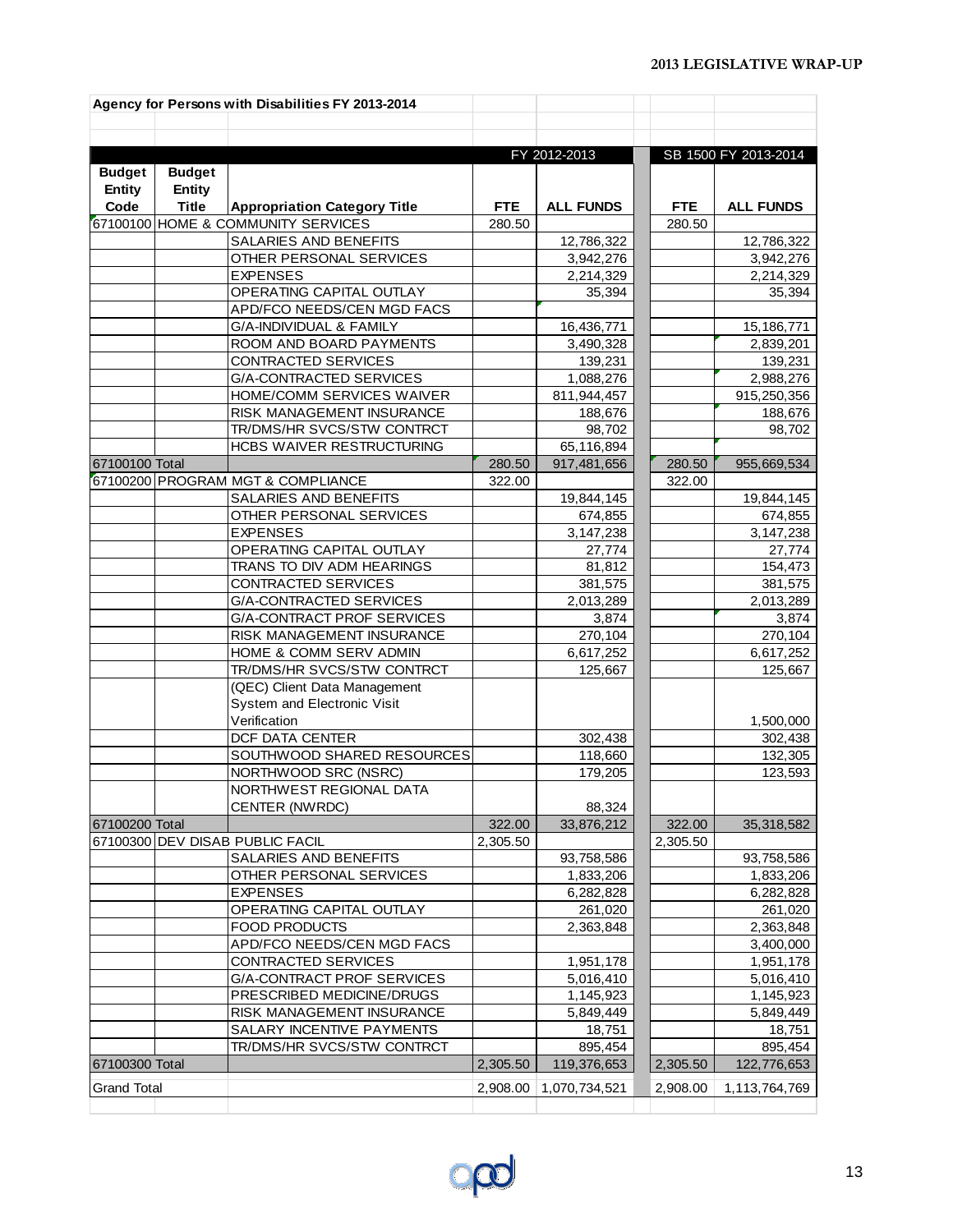#### \*\*\*\*\*\*\*\*\*\*\*\*\*\*\*\*\*\*\*\*\*\*\*\*\*\*\*\*\* ,,,,,,,,,,,,,,,,,,,,,,,,,,,,,,,,,, *ADMINISTRATIVE BILLS*

*The following is an overview of administrative bills of interest to the Agency for Persons with Disabilities passed by the Florida Legislature during the 2013 Session.*

**Click on the bill number to view bill language** 

<span id="page-13-0"></span>

#### **SB [0050](http://www.flsenate.gov/Session/Bill/2013/0050/BillText/er/PDF) – Public Meetings Ch. 2013 Laws of Florida Approved by the Governor on June 28, 2013**

The bill amends statutory language by:

- Requiring that a member of the public be given a reasonable opportunity to be heard by a board or commission before it takes official action on a proposition;
- Providing that compliance with the requirements of this section is deemed to have occurred under certain circumstances;
- Providing that a circuit court has jurisdiction to issue an injunction under certain circumstances;
- Providing that an action taken by a board or commission which is found in violation of this section is not void; etc.

<span id="page-13-1"></span>**Effective Date: October 1, 2013** [Return to table of contents](#page-1-0)

#### **[SB 0994](http://www.flsenate.gov/Session/Bill/2013/0994/BillText/er/PDF) – Florida Statutes [Ch. 2013-18](http://laws.flrules.org/files/Ch_2013_018.pdf) Laws of Florida Approved by the Governor on April 10, 2013**

The bill amends statutory language by:

- Amending and repealing provisions, specifically chapter 393.0641, Florida Statutes, to conform to the directive of the Legislature in section 9 of chapter 2012-116, Laws of Florida, to prepare a reviser's bill to omit all statutes and laws, or parts thereof, which grant duplicative, redundant, or unused rulemaking authority;
- Amending provisions to conform to the changes made in this act.

**Effective Date: July 2, 2013**

<span id="page-13-2"></span>[Return to table of contents](#page-1-0)

#### **[HB 1075](http://www.myfloridahouse.gov/Sections/Documents/loaddoc.aspx?FileName=_h1075er.docx&DocumentType=Bill&BillNumber=1075&Session=2013) – Public Records Ch. 2013 Laws of Florida Approved by the Governor on June 28, 2013**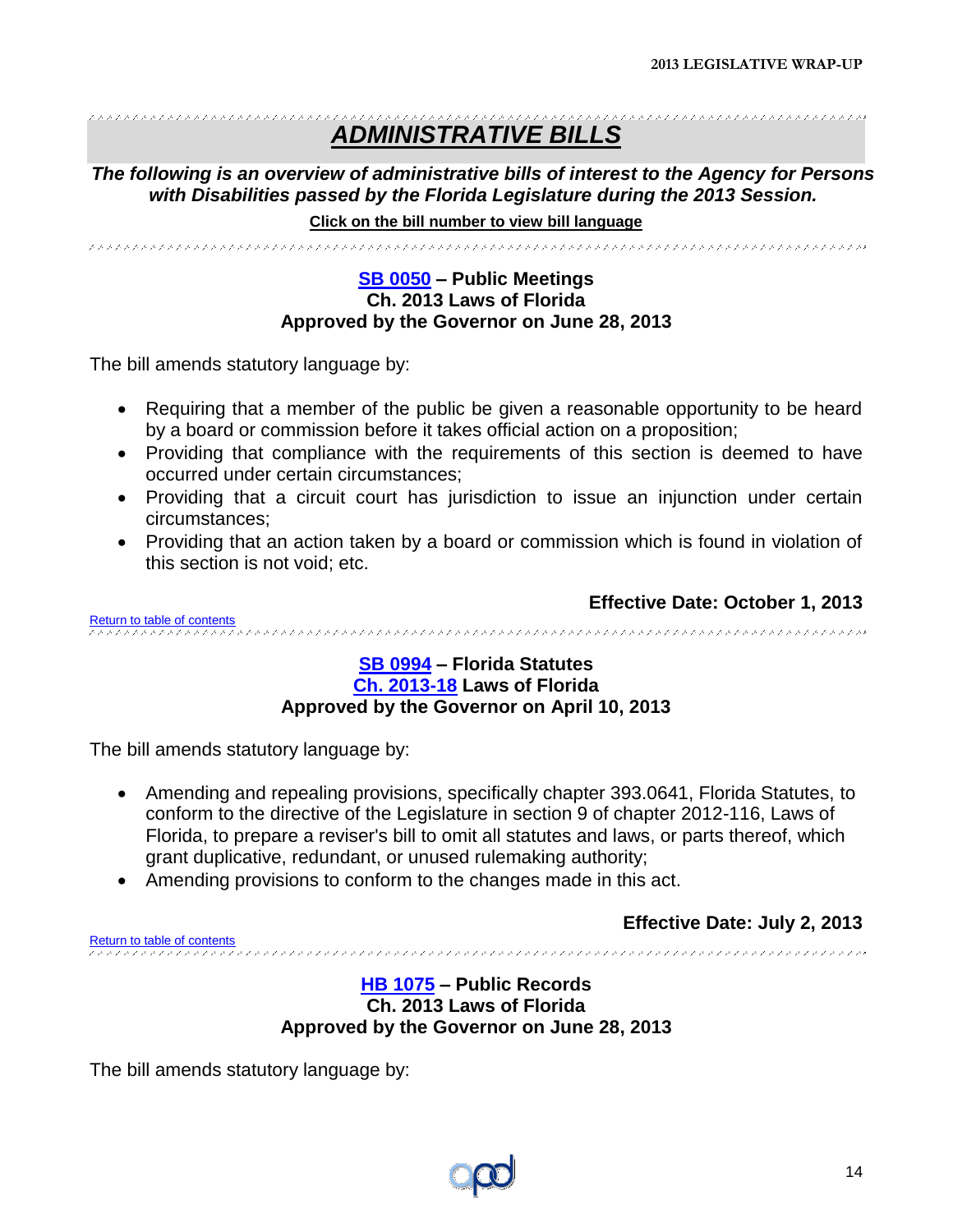- Provides exemption from public record requirements for complaint of misconduct filed with agency against agency employee and all information obtained pursuant to investigation of complaint by agency;
- Provides for limited duration of exemption:
- Provides for future review and repeal of exemption;
- Provides statement of public necessity.

<span id="page-14-0"></span>[Return to table of contents](#page-1-0)

#### **[HB 1309](http://www.myfloridahouse.gov/Sections/Documents/loaddoc.aspx?FileName=_h1309er.docx&DocumentType=Bill&BillNumber=1309&Session=2013) – Procurement of Commodities and Contractual Services Ch. 2013 Laws of Florida Approved by the Governor on June 7, 2013**

The bill amends statutory language by:

- Provides that each public agency contract for services must meet specified requirements;
- Requires agreements funded with state or federal financial assistance to include additional provisions;
- Requires the Chief Financial Officer (CFO) to perform audits of executed agreements and discuss such audits with agency officials;
- Authorizes the Department of Management Services (DMS) to lead or enter into joint agreements with governmental entities for purchase of commodities or contractual services that can be used by multiple agencies;
- Provides that contracts awarded pursuant to invitation to bid shall be awarded to responsible and responsive vendor that submits lowest responsive bid;
- Revises exceptions to requirement that purchase of specified commodities or contractual services be made only as result of receiving competitive sealed bids, competitive sealed proposals, or competitive sealed replies;
- Authorizes agency to negotiate better pricing upon renewal of contract;
- Provides contract manager certification for contract managers responsible for contracts in excess of specified threshold amount;
- Requires DMS, in consultation with CFO to maintain program for online procurement of commodities and contractual services;
- Requires CFO to perform audits of executed contract documents and to discuss such audits with agency officials;
- Provides that Project Management Professionals training for personnel involved in managing outsourcings and negotiations is subject to annual appropriations, etc.

<span id="page-14-1"></span>[Return to table of contents](#page-1-0)

**Effective Date: July 1, 2013**

**[SB 1504](http://www.flsenate.gov/Session/Bill/2013/1504/BillText/er/PDF) – State Employees [Ch. 2013-43](http://laws.flrules.org/files/Ch_2013_043.pdf) Laws of Florida Approved by the Governor on May 20, 2013**

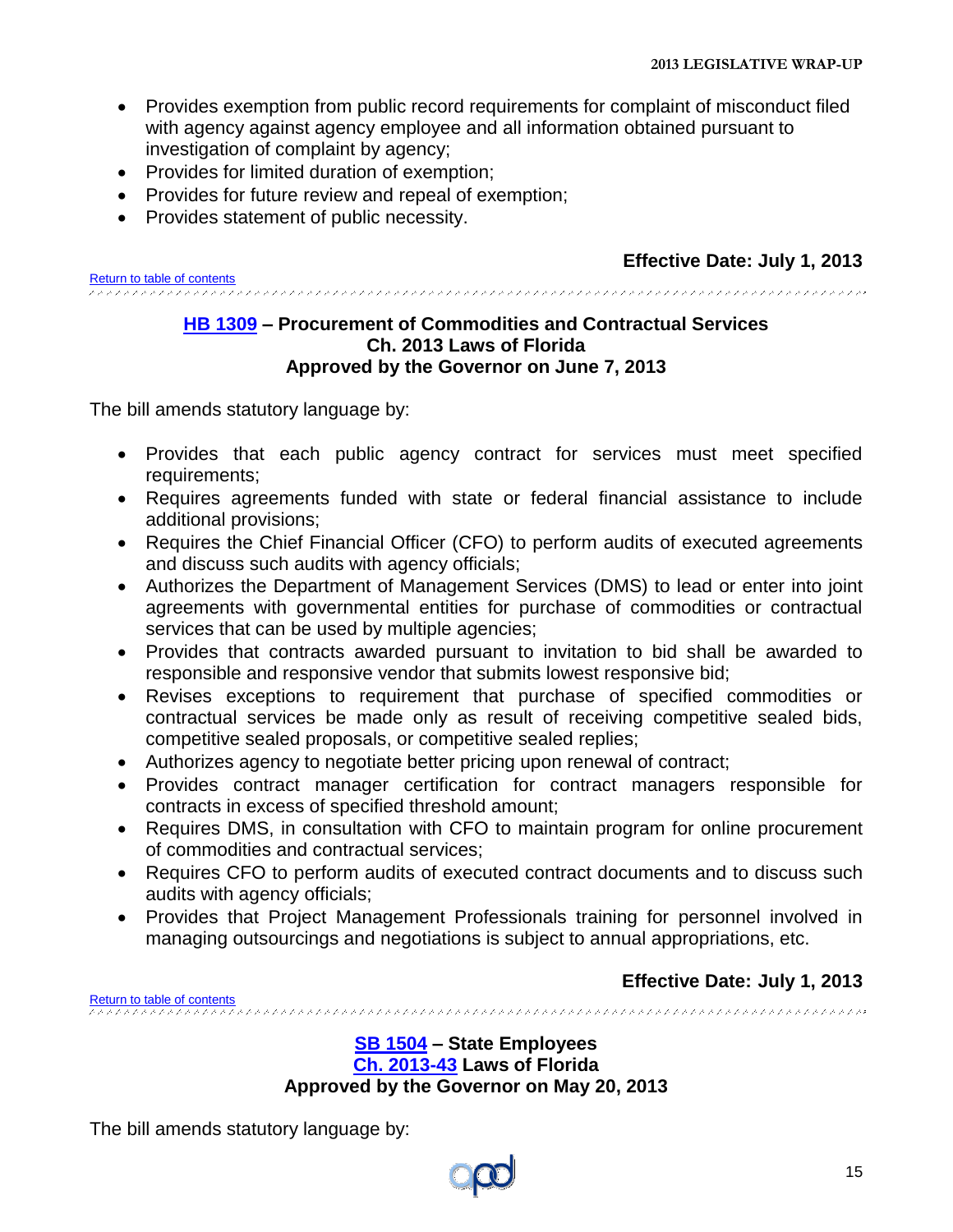- Providing for the resolution of certain collective bargaining issues at impasse between the State of Florida and certified bargaining units of state employees;
- Providing for all other mandatory collective bargaining issues that are at impasse and that are not addressed by the act or the General Appropriations Act to be resolved consistent with personnel rules or by otherwise maintaining the status quo.

<span id="page-15-0"></span>[Return to table of contents](#page-1-0)

#### **[SB 1518](http://www.flsenate.gov/Session/Bill/2013/1518/BillText/er/PDF) – Department of Children and Families [Ch. 2013-47](http://laws.flrules.org/files/Ch_2013_047.pdf) Laws of Florida Approved by the Governor on May 20, 2013**

The bill amends statutory language by:

- Providing for the carrying forward, expenditure, and return of unexpended funds paid to entities contracting with the department to manage the delivery of behavioral health services;
- Revising recurring core services funding for community-based care lead agencies.

<span id="page-15-1"></span>**Effective Date: July 1, 2013** [Return to table of contents](#page-1-0)<br>experiences encores experiences encores experiences encores experiences encores experiences encores experience

#### **[SB 1520](http://www.flsenate.gov/Session/Bill/2013/1520/BillText/er/PDF) – Medicaid Ch. 2013 Laws of Florida Approved by the Governor on May 20, 2013**

The bill amends statutory language by:

- Providing that certain rural hospitals remain rural hospitals under specified circumstances;
- Requiring the Agency for Health Care Administration to implement a prospective payment system for inpatient hospital services using diagnosis-related groups (DRGs);
- Establishing the Statewide Medicaid Residency Program;
- Amending parameters for the disproportionate share program for specialty hospitals;
- Limiting reimbursement to tuberculosis services provided under contract with the Department of Health.

**Effective Date: July 1, 2013**

<span id="page-15-2"></span>[Return to table of contents](#page-1-0)

**[SB 1802](http://www.flsenate.gov/Session/Bill/2013/1802/BillText/er/PDF) – State Employee Health Insurance [Ch. 2013-52](http://laws.flrules.org/files/Ch_2013_052.pdf) Laws of Florida Approved by the Governor on May 20, 2013**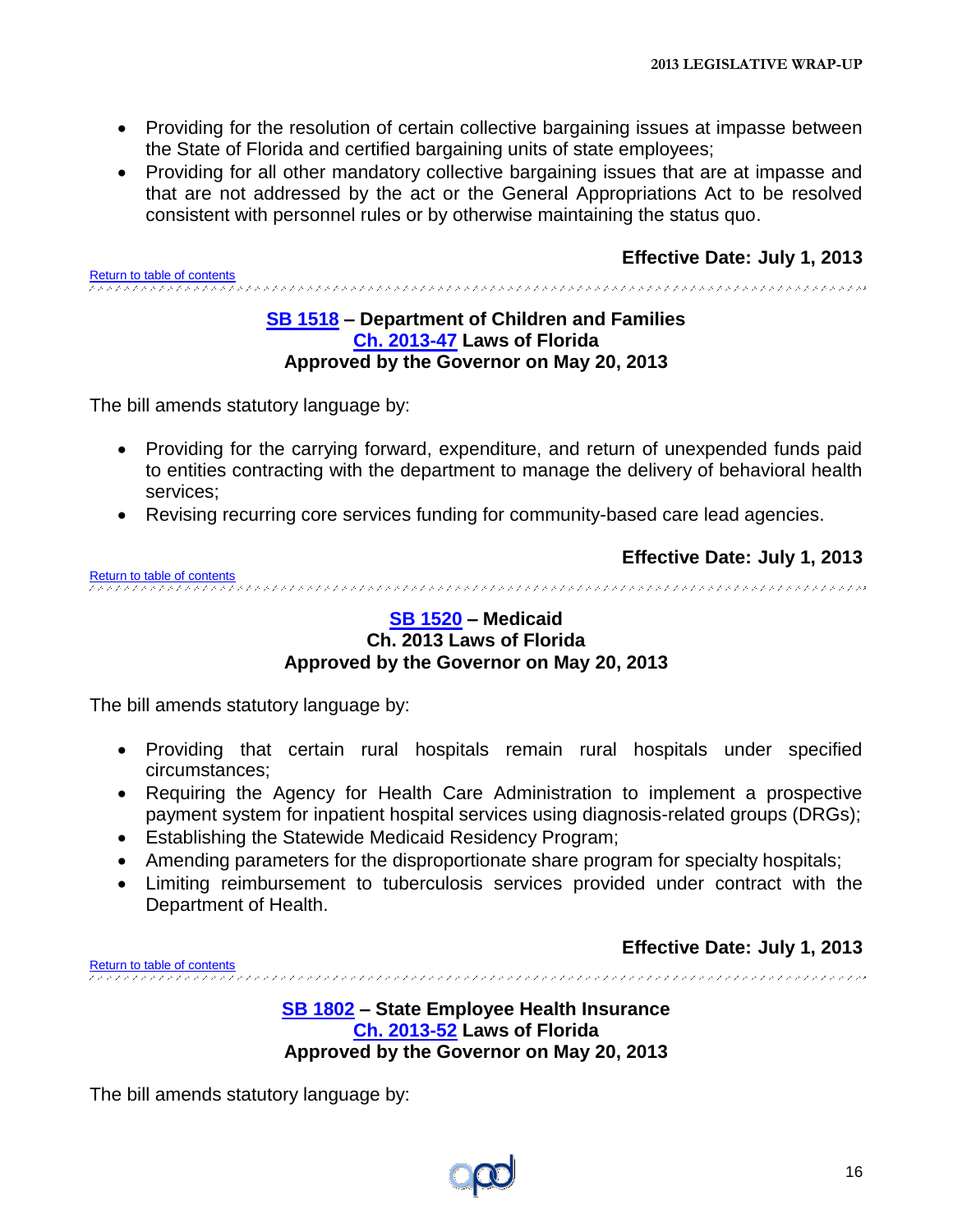- Modifying the terms "full-time state employees" and "part-time state employee" for the purposes of expressly excluding persons paid from other-personal-services funds who work less than a certain number of hours per week from the state group insurance program;
- Revising provisions relating to employer contributions to employee health savings accounts;
- Providing that an OPS employee meeting certain criteria is eligible to participate in the state group health insurance program.

#### **Effective Date: Except as otherwise expressly provided in this act, this act shall take effect July 1, 2013** [Return to table of contents](#page-1-0)

<span id="page-16-0"></span>

#### **[SB 1810](http://www.flsenate.gov/Session/Bill/2013/1810/BillText/er/PDF) – Florida Retirement System [Ch. 2013-53](http://laws.flrules.org/files/Ch_2013_053.pdf) Laws of Florida Approved by the Governor on May 20, 2013**

The bill amends statutory language by:

- Revising the employer contribution rates for the retiree health insurance subsidy;
- Revising the required employer retirement contribution rates for members of each membership class and subclass of the Florida Retirement System.

**Effective Date: July 1, 2013**

<span id="page-16-1"></span>[Return to table of contents](#page-1-0)

#### **[SB 1844](http://www.flsenate.gov/Session/Bill/2013/1844/BillText/er/PDF) – Florida Health Choices Program [Ch. 2013-110](http://laws.flrules.org/files/Ch_2013_110.pdf.pdf) Laws of Florida Approved by the Governor on June 5, 2013**

The bill amends statutory language by:

- Revising eligibility requirements for the Florida Health Choices Program;
- Revising the enrollment period for the initial selection of products and services for individual participants in the program;
- Providing that the Florida Insurance Code is not applicable in certain circumstances.

**Effective Date: July 1, 2013**

<span id="page-16-2"></span>[Return to table of contents](#page-1-0)

#### **[SB 1852](http://www.flsenate.gov/Session/Bill/2013/1852/BillText/er/PDF) – Funding from the National Mortgage Settlement [Ch. 2013-106](http://laws.flrules.org/files/Ch_2013_106.pdf) Laws of Florida Approved by the Governor on June 4, 2013**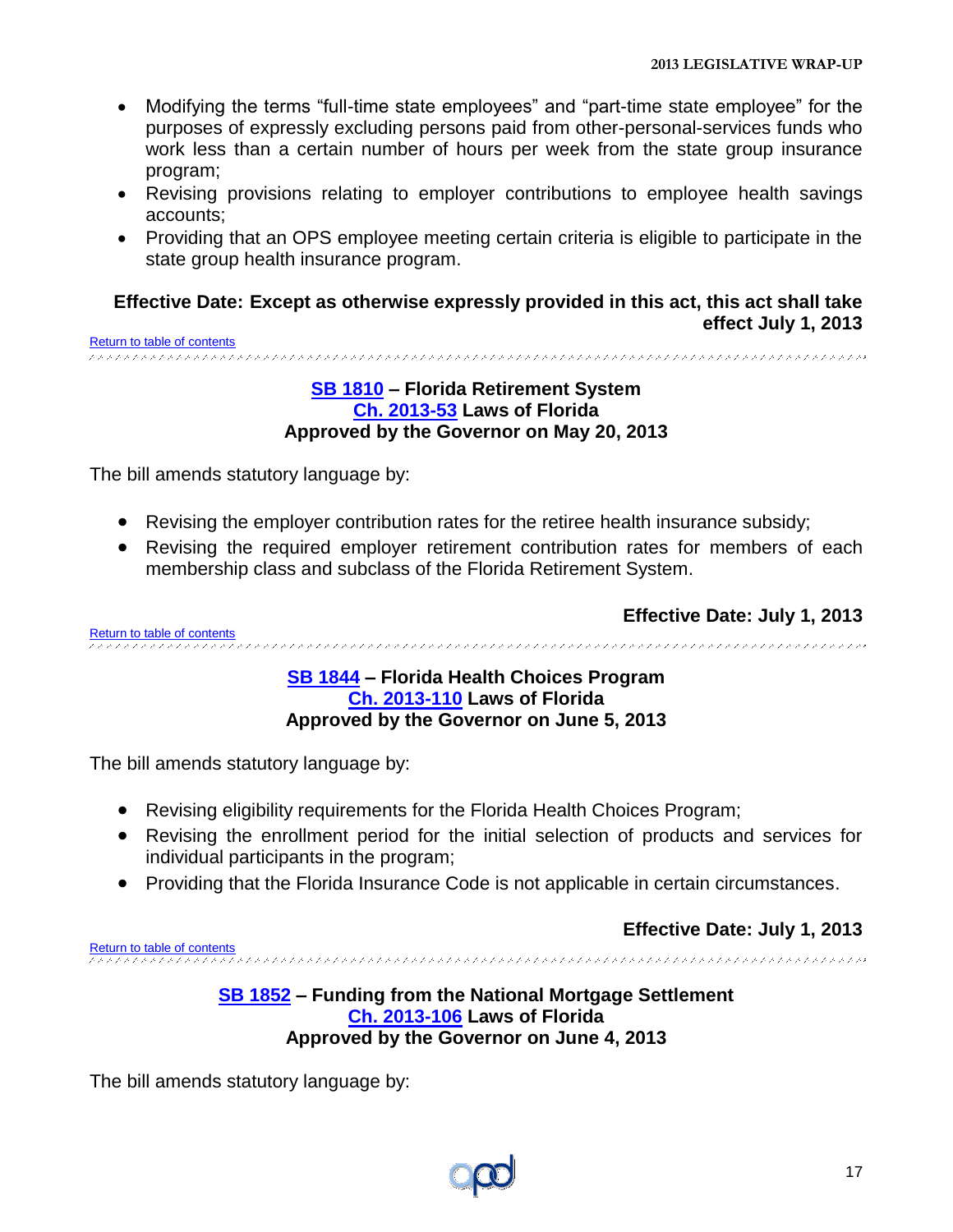- Providing an appropriation from the General Revenue (GR) Fund to the Florida Prepaid Tuition Scholarship Program to purchase 2-year dormitory residence advance payment contracts for certain students;
- Providing an appropriation from the GR Fund to the state courts system to provide technology solutions to expedite foreclosure cases through the judicial process;
- Providing an appropriation from the GR Fund to the Office of the Attorney General to provide legal aid services to low- and moderate-income homeowners facing foreclosure;
- Providing an appropriation from the GR Fund to the Department of Economic Opportunity to provide a grant to Habitat for Humanity of Florida for certain purposes.

**Effective Date: Upon the deposit of \$200,080,474 into the General Revenue Fund from the escrow account created as a result of the consent judgment entered into by the Attorney General on April 4, 2012, in the case of United States of America, et al. v. Bank of America Corp., et al., No. 12-0361-RMC, in the United States District Court for the District of Columbia**

<span id="page-17-0"></span>[Return to table of contents](#page-1-0)

#### **[HB 5401](http://www.myfloridahouse.gov/Sections/Documents/loaddoc.aspx?FileName=_h5401er.docx&DocumentType=Bill&BillNumber=5401&Session=2013) - Transparency in State Contracting [Ch. 2013-54](http://laws.flrules.org/files/Ch_2013_054.pdf) Laws of Florida Approved by the Governor on May 20, 2013**

The bill amends statutory language by:

- Requires the Executive Office of the 4 Governor (EOG) to establish single website providing access to other websites;
- Requires office to establish website providing information about fiscal planning for state and specifies information to be included on website;
- Requires the Department of Management Services (DMS) to maintain website that provides current information on state employees and officers;
- Requires the Chief Financial Officer (CFO) to establish and maintain secure contract tracking system;
- Requires that exempt and confidential information be redacted from contracts and procurement documents posted on system;
- Authorizes CFO to regulate and prohibit posting of certain information that could facilitate identity theft or cause harm;
- Creates User Experience Task Force to develop and recommend design for consolidating existing state-managed websites.

**Effective Date: July 1, 2013**

<span id="page-17-1"></span>[Return to table of contents](#page-1-0)

#### **[HB 7129](http://www.myfloridahouse.gov/Sections/Documents/loaddoc.aspx?FileName=_h7129er.docx&DocumentType=Bill&BillNumber=7129&Session=2013) - Residential Services for Children Ch. 2013 Laws of Florida Approved by the Governor on June 14, 2013**

The bill amends statutory language by:

• Provides accreditation requirements for boarding schools;